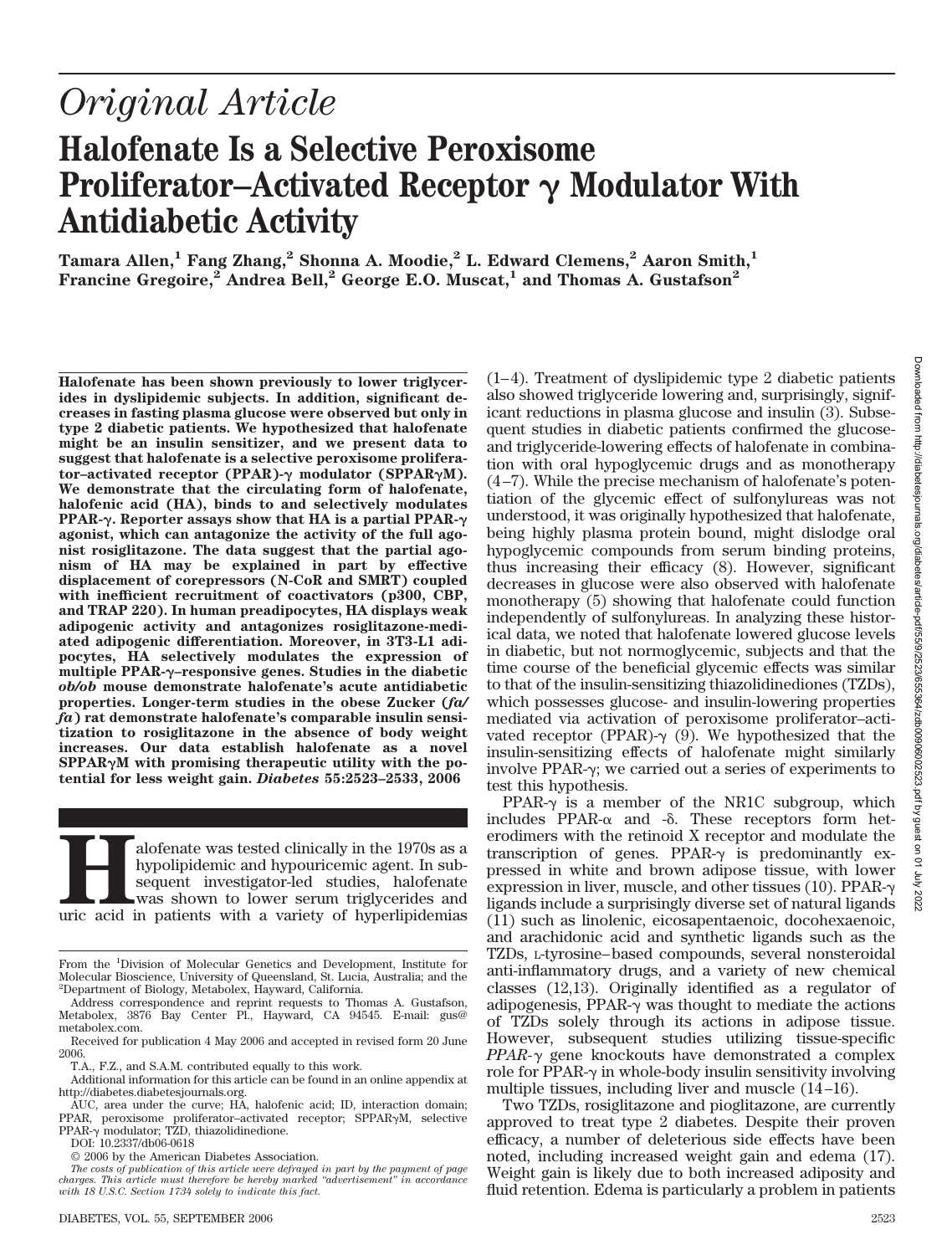who are also taking insulin or sulfonylureas, and TZD treatment has been linked to increased incidence of congestive heart failure (17,18). Accordingly, efforts have been mounted to generate novel PPAR- $\gamma$  modulators that retain the beneficial clinical effects while avoiding these side effects.

A variety of new PPAR- $\gamma$  ligands that possess differential pharmacological affinities for  $PPAR-\gamma$  and have been termed selective PPAR- $\gamma$  modulators (SPPAR $\gamma$ Ms) have recently been reported  $(19)$ . SPPAR $\gamma$ Ms are believed to bind in distinct manners to the ligand binding pocket of  $PPAR-\gamma$ , leading to altered receptor conformational stability and resulting in distinct patterns of gene expression (20–22). The molecular basis of this effect is thought to involve differential cofactor displacement and recruitment that regulates gene expression in a gene- and tissuespecific manner (23). Further characterization of  $SPPAR<sub>y</sub>Ms$  will ideally yield agents for the treatment of diabetes, which are as effective as current therapies but reduce or eliminate the more deleterious side effects. This study was initiated in an effort to elucidate the underlying mechanism of the antidiabetic effects of halofenate. Our data suggest that halofenate is a novel SPPAR $\gamma$ M with robust antidiabetic and insulin-sensitizing activity. Furthermore, halofenate appears to enhance insulin sensitivity in a manner that leads to less weight gain than the currently marketed compounds.

#### **RESEARCH DESIGNS AND METHODS**

**Plasmids.** pCMX-mouse PPAR- $\gamma$  and - $\alpha$  plasmids were gifts from R. Evans. The ligand-binding domain of mouse  $PPAR-\gamma$  (aa 174–475) and  $-\alpha$  (aa 166–463) was generated by PCR and cloned into pGAL0. Full-length mouse PPAR- $\gamma$  was generated by PCR and cloned into pVP16. The ligand-binding domains for human PPAR- $\alpha$  (aa 166–469), - $\delta$  (aa 135–442), and - $\gamma$  (aa 172– 476) were generated by PCR and cloned into pFA-CMV plasmid (Stratagene). pGAL-TRAP220 contained the receptor interaction domain (ID)1 and ID2 fragments, aa 502–667; pGAL-CBP contained the ID1 fragment, aa 1–115; pGAL-p300 contained aa 595–1,240; and pGAL-SMRT contained the COOHterminal 468 amino acids. pGAL-N-CoR ID I  $+$  II  $\Delta$ I contained two interaction domains from the N-CoR splice variant, RIP13 $\Delta$ I (24).

**Cell-based reporter assays.** HEK-293T cells were transfected with Gal4 chimeras and reporter gene plasmids using Lipofectamine 2000 (InVitrogen) and incubated for 4 h before treatment with compound for 20–24 h. Expression was assayed using the Steady-Glo assay system (Promega).

**Mammalian two-hybrid assays.** JEG-3 human choriocarcinoma cells at 50% confluency were transfected with 400 ng G5E1B-LUC and 80 ng each of pVP16-PPAR- $\gamma$  full length and pGAL-N-CoR, SMRT, p300/CBP, or TRAP220 in DOTAP/metafectene in HEBS. This mixture was applied to cells in 0.5 ml media supplemented with 5% FCS (and charcoal-stripped serum) and incubated for 16 h. Following this incubation, the media was replaced with fresh media containing the appropriate drug treatment and cultured a further 24 h, after which they were washed and assayed for luciferase activity.

**MTT cell viability assay.** This assay has been previously described (25). Briefly, JEG3 cells were treated for 24 h with vehicle, rosiglitazone, or halofenic acid (HA) in Dulbecco's modified Eagle's medium supplemented with 5% FCS. Media was aspirated, and 200  $\mu$ l/well MTT [3-(4,5-dimethylthiazol-2-yl)-2,5-diphenyltetrazolium bromide] (1 mg/ml) was added and incubated at 37°C for 30-60 min. The MTT was removed, and 500  $\mu$ I/well 100% isopropanol was added and incubated at room temperature for 30 min. After  $200 \mu$  I from each well was removed, the absorbance was read at  $570-600$ nmol/l.

**Binding assay.** The binding between test compounds and the human PPAR ligand-binding domain was measured using the PolarScreen PPAR- $\gamma$  Competitor Assay, Green (no. PV3355; InVitrogen) using the manufacturer's recommended protocol.

**Cell culture and treatment.** Differentiated 3T3-L1 adipocytes were treated for 24 h with or without DMSO (0.1%), HA (150  $\mu$ mol/l), or rosiglitazone (1 mol/l). After treatment, the cells were harvested with Trizol for total RNA isolation.

**Human adipocyte adipogenesis assays.** Cultured human preadipocytes were obtained from Zen-Bio. Cells were incubated in Adipocyte Medium



**FIG. 1. Chemical structures of compounds. Halofenate (***A***) is a pro-drug**

Halofenic Acid (HA)

**ester of HA (***B***). Halofenate is rapidly modified in vivo to HA, the circulating form of the drug.**

Halofenate

(catalog no. AM-1; 100 nmol/l insulin and 1.0  $\mu$ mol/l dexamethasone) in the presence of 0.25 mmol/l isobutyl-methylxanthine and either rosiglitazone (1  $\mu$ mol/l) or HA (100 or 200  $\mu$ mol/l) for 3 days and then fed with adipocyte medium for additional 12 days. PPAR- $\gamma$ -mediated ligand-induced differentiation was assessed by Oil Red O staining and analysis of *FABP4* gene expression by quantitative PCR.

**Quantitative fluorescent real-time PCR analysis.** Total RNA was isolated using Trizol (InVitrogen). cDNA was synthesized and used for quantitative fluorescent real-time PCR amplification. Amplification of each target cDNA was then performed with TaqMan PCR Reagent Kits according to the manufacturer's protocol using Assay-On-Demand (Applied Biosystems) assays. 36B4 RNA was used as the control. Data are expressed as the means  $\pm$ SE. Statistical significance was determined using ANOVA.

*ob/ob* **mouse studies.** Male 8-week-old *ob/ob* mice (Jackson Laboratories) were used. All animal procedures were approved by the local institutional animal care and use committee following guidelines issued by the U.S. Department of Agriculture Animal and Plant Health Inspection Services. Halofenate was formulated daily as a suspension by vortexing in a mixture of 2% Tween 80 and 1.0% (wt/vol) methylcellulose. Vehicle and halofenate were administered by oral gavage. Blood samples were collected by tail nipping 3 h after dosing. Plasma glucose levels were measured using the method of Trinder (Glucose Oxidase G7016, Peroxidase P8125; Sigma Chemical, St. Louis, MO) and insulin by radioimmunoassay (Linco). Mice received three treatments of vehicle (5 ml/kg) or halofenate at time 0, 24, and 48 h. The statistical significance between vehicle and treatment groups was analyzed by ANOVA.

**Obese Zucker (***fa/fa***) rat studies.** Male obese Zucker (*fa/fa*) rats were obtained from Harlan Laboratories (Indianapolis, IN) at 6 weeks of age. They were housed in a temperature-controlled environment with a 12-h light/dark cycle, two rats per cage, and fed Purina 5001 diet. At 7 weeks of age, they were sorted into three groups with similar body weights and plasma insulin values. Rosiglitazone maleate and halofenate were prepared as described above at concentrations of 6 and 40 mg/ml. Each compound was administered daily by oral gavage in a volume of 5 ml/kg to deliver doses of 30 (rosiglitazone) or 200 mg/kg (halofenate). Control rats received a 5-ml/kg dose of the vehicle solution. Animals and food were weighed two times per week until the completion of the study after 28 doses. An oral glucose tolerance test was performed on each rat on day 20 of the study. Rats were fasted for 6 h before being administered a dose of 20% glucose in a volume of 5 ml/kg. Blood samples were collected in EDTA-coated tubes at 0, 15, 30, 60, 90, and 120 min after glucose loading by tail nipping. Statistical significance between vehicle and treatment groups was analyzed by ANOVA. At the end of the study, pharmacokinetic analysis was performed on three animals treated with halofenate over a 24 h period. The averaged data were as follows:  $C_{\text{max}}$  618  $\mu$ g/ml;  $T_{\text{max}}$  8 h; area under the curve  $(AUC)_{(0-24)}$  11,242  $\mu$ g · h · ml<sup>-1</sup>. Halofenate is highly bioavailable, has a long half-life in most species, and is a highly plasma protein–bound drug  $(>\!\!99\%)$  (data not shown), all of which contribute to high plasma drug levels that are sufficient to modulate PPAR in vivo.

## **RESULTS**

HA is a SPPAR<sub>Y</sub>M. Clinical studies have demonstrated significant beneficial glycemic and lipid effects in type 2 diabetic patients treated with halofenate (4–7). The structure of halofenate is shown in Fig. 1*A*. Halofenate is administered as a prodrug ester, which is rapidly and completely modified to its mature circulating free acid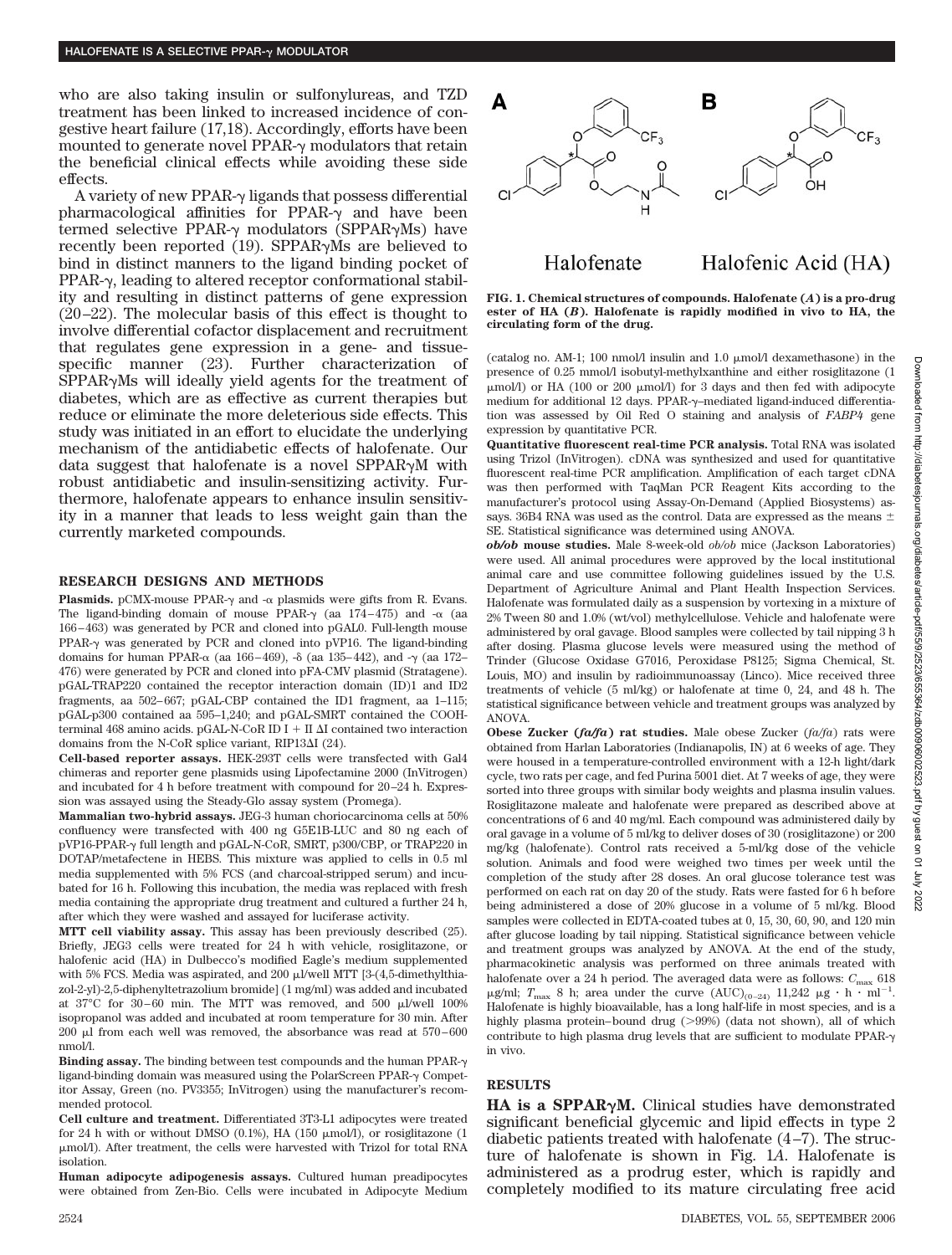

**FIG. 2. HA is a PPAR- partial agonist/antagonist. The GAL hybrid assay was used to examine the activation of PPARs by HA.** *A***: GAL4-human** PPAR- $\gamma$ , -a, or - $\delta$  ligand-binding domain expression plasmid was cotransfected with a luciferase reporter plasmid in HEK-293T cells. Human **PPAR-** $\gamma$  (*A*), **PPAR-** $\alpha$  (*B*), **PPAR-** $\delta$  (*C*) activity was monitored in the transfected cells treated with increasing concentrations of the respective **PPAR agonists: rosiglitazone (0.033–33 mol/l), HA (0.1–100 mol/l), GW7647 (0.33–300 nmol/l), L165041 (33 nmol/l to 33 mol/l), and GW501516 (0.03 nmol/l to 33 nmol/l).** *D***: To evaluate an antagonist effect, PPAR- activity was measured in GAL4-human PPAR- ligand-binding domain transfected cells treated with increasing concentrations of rosiglitazone (0.033–33 mol/l), HA (0.4 –150 mol/l), or 10 mol/l rosiglitazone cotreated with increasing concentrations of HA (0.4 –150 mol/l). Fold induction is expressed relative to vehicle (DMSO). Figures are plotted as means SE. Data are representative of minimal three independent experiments of at least triplicates.** *E***: HA binds to PPAR-. A competitive binding assay was used to assess the ability of HA or rosiglitazone to displace a fluorescent PPAR- ligand from a human-derived recombinant PPAR- ligand-binding domain. Concentration-dependent displacement of the fluorescent PPAR- ligand by HA was observed with** an  $IC_{50}$  of  $\sim$ 32  $\mu$ mol/l.

form (Fig. 1*B*). The ester form of halofenate was utilized for in vivo studies, whereas the acid form, HA, was utilized for in vitro studies in order to mimic the active form of the drug. Similarities between the antidiabetic effects of halofenate and those of PPAR- $\gamma$  agonists prompted us to investigate the ability of halofenate to modulate PPAR activity.

We first used GAL4 hybrid reporter gene assays to examine whether HA was capable of activating human PPAR- $\alpha$ , - $\delta$ , or - $\gamma$ . Treatment of transfected HEK-293T cells with rosiglitazone resulted in activation of GAL-PPAR with a half-maximal effective concentration  $(EC_{50})$  of  $\sim$ 0.5–2 µmol/l (Fig. 2A). HA exhibited a dose-dependent activation of human PPAR- $\gamma$  with an EC<sub>50</sub> of  $\sim$ 10–20 mol/l (Fig. 2*A*). The maximal activity achieved by HA was typically 10–15% of that observed with the full agonist rosiglitazone. In contrast, no activation of the human  $PPAR-\alpha$  or - $\delta$  by HA was observed at any concentration (Fig. 2*B* and *C*). Similar selective partial activation of human PPAR- $\gamma$  by HA was observed in reporter gene assays utilizing Chinese hamster ovary and CV-1 cells with  $EC_{50}$ s of ~12–24 µmol/l (data not shown). We also used GAL4 hybrid reporter gene assays to examine the ability of HA to activate mouse GAL4-PPAR- $\gamma$  chimeras in muscle C2C12 cells. Similar to the results obtained from human assays, HA exhibited a weak dose-dependent activation of PPAR- $\gamma$  with an EC<sub>50</sub> of  $\sim$ 30  $\mu$ mol/l, whereas rosiglitazone exhibited an  $EC_{50}$  of  $\sim 0.5$   $\mu$ mol/l (data not shown). No significant activation of mouse  $PPAR-\alpha$ , mouse  $PPAR-\delta$ , human  $LXR_{\alpha}$ , human  $LXR_{\beta}$ , or mouse retinoid X receptor- $\gamma$  was observed (data not shown). Together, these in vitro data support the hypothesis that HA is a selective partial PPAR- $\gamma$  modulator.

We next tested whether HA had the ability to attenuate rosiglitazone-mediated reporter gene activity. This is generally considered to be a measure of the antagonist activity of a compound. As shown in Fig. 2*D*, HA showed a concentration-dependent inhibition of rosiglitazone-dependent human PPAR- $\gamma$ –mediated reporter activity with a half-maximal inhibitory concentration  $(IC_{50})$  of  $\sim 40$ mol/l. These data suggest that HA has the ability to interact with PPAR- $\gamma$  in such a way as to displace rosiglitazone and inhibit its activity in a cellular context.

**HA binds to the ligand-binding domain of human PPAR-.** To determine whether HA had the ability to directly interact with PPAR- $\gamma$ , we assessed that ability of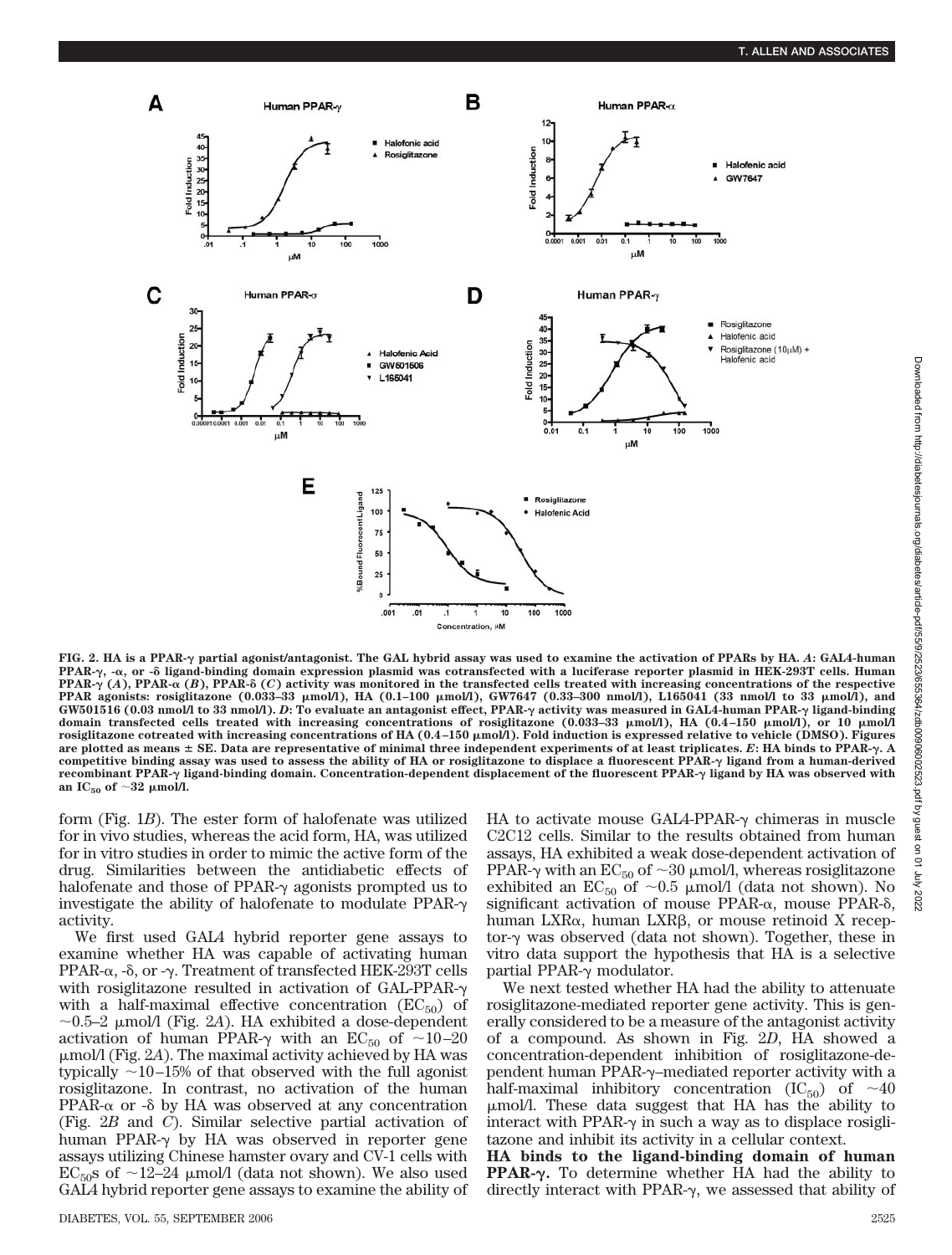

**FIG. 3. HA modulation of cofactor displacement and recruitment. Mammalian two hybrid assays were used to establish the interaction of PPAR with N-CoR, SMRT, p300/CBP, and TRAP220 in the presence of HA as described in RESEARCH DESIGN AND METHODS. HA dose dependently displaced N-CoR (***A***) and SMRT (***B***) from PPAR-, albeit with less efficiency than rosiglitazone. HA failed to induce the interaction with p300 (***C***), CBP (***D***), or TRAP220 (***E***). Each data point is relative to the equivalent concentration in the presence of VP16 alone. Data are representative of at least three independent experiments of quadruplicates.**

HA to displace a selective fluorescent PPAR- $\gamma$  ligand (fluormone PPAR- $\gamma$  green) from a human-derived recombinant PPAR- $\gamma$  ligand-binding domain. As shown in Fig. 2*E*, concentration-dependent displacement of the fluorescent PPAR- $\gamma$  ligand by HA was observed with an IC<sub>50</sub> of  ${\sim}32$  µmol/l, while rosiglitazone showed an IC<sub>50</sub> of  ${\sim}0.095$ mol/l. These data demonstrate that HA binds directly to  $PPAR-\gamma$  in vitro. Similar data were generated showing concentration-dependent disassociation of labeled rosiglitazone by HA using other assay formats including scintillation proximity assays  $(IC_{50} \sim 18 \mu mol/l)$  and filterbinding approaches (IC<sub>50</sub>  $\sim$ 30 µmol/l) (data not shown). Together, these data confirm that HA has the ability to directly interact with the ligand-binding domain of  $PPAR-\gamma$ .

**Halofenate causes displacement of corepressors but does not cause efficient recruitment of coactivators.** Activation of gene expression by the ligand-dependent nuclear hormone receptors is mediated through the dissociation of complexes containing corepressors (e.g., N-CoR, SMRT) and sequential recruitment of coactivators (e.g., p160s/SRC, p300/CBP, TRAP220/DRIP205). To elucidate the molecular basis of PPAR- $\gamma$  modulation, we examined the ability of HA, relative to rosiglitazone, to modulate the interaction of corepressors and coactivators with PPAR- $\gamma$ .

The mammalian two hybrid system is a useful assay for the study of ligand-dependent nuclear receptor-cofactor interactions. In these experiments, the expression of the reporter gene reflects the extent of physical interaction with a template- and cell-dependent context. We utilized the GAL4-corepressor chimeras encoding the COOH-terminal receptor IDs I+II from N-CoR $\Delta$ 1 (24) and SMRT (26), which have been demonstrated to mediate the repression of nuclear receptors in the absence of ligands. The GAL4 chimeras encoding either corepressor were expressed with full-length mouse  $PPAR-<sub>\gamma</sub>$  fused to the transactivation domain of VP16 in the presence and absence of increasing concentrations of rosiglitazone or HA. Controls for these mammalian two-hybrid studies included treating each GAL-cofactor chimera with increasing doses of rosiglitazone and HA with VP16 only (in the absence of VP16- PPAR- $\gamma$ ) as a normalization control (online appendix Fig. 1 [available at http://diabetes.diabetesjournals.org]). Therefore, all GAL-cofactor:VP16-receptor interactions have been normalized to the control at the same dose of drug with VP16 only. Furthermore, MTT viability assays were conducted with HA and rosiglitazone, demonstrating that these compounds did not compromise the viability of the cells (online appendix Fig. 2).

In the absence of agonist, the wild-type PPAR- $\gamma$  receptor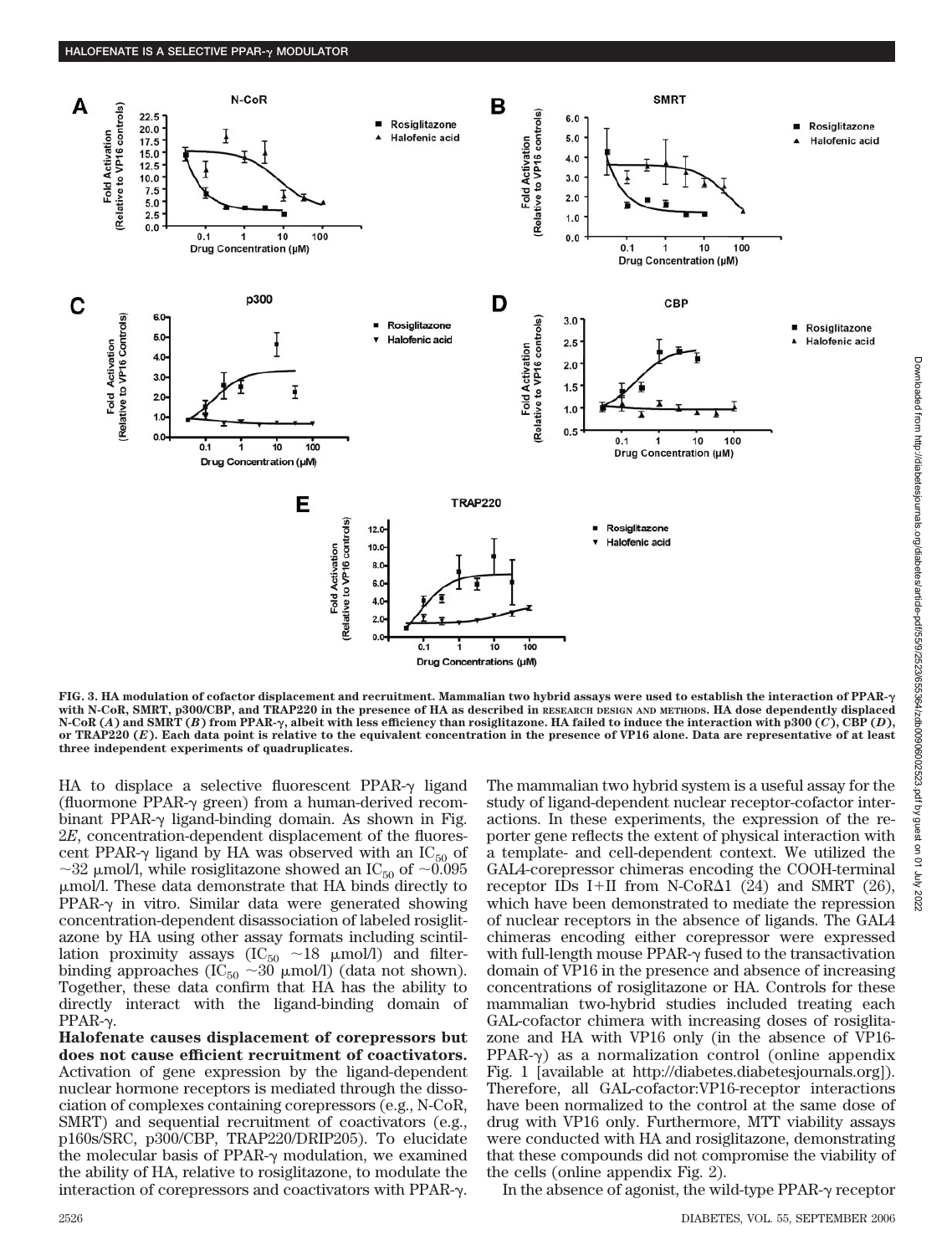

**FIG. 4. HA selectively modulates PPAR- responsive genes in differentiated 3T3-L1 adipocytes. 3T3-L1 cells were grown to confluence and differentiated into adipocytes. The cells were then treated for 24 h with or without either DMSO (0.1%), HA (150 mol/l), or rosiglitazone (1 mol/l). At the end of the treatment period, total RNA was isolated and quantitative fluorescent real-time PCR was performed as described in RESEARCH DESIGN AND METHODS. The expression level of each gene was plotted as relative fold change versus control (DMSO) for the following genes:** *HSD11B1***,** *SREBP1***,** *PPAR-***,** *COX6A2***,** *PDHK4***,** *ANGPTL4***,** *GyK***,** *PEPCK***,** *FABP4***, and** *CD36***. Ribosomal phosphoprotein P0 (***36B4***) was used as the normalization gene. The figures plot the means SE of quintuplicate samples. \****P* **< 0.05 vs. control DMSO-treated adipocytes using ANOVA.**

efficiently interacted with N-CoR, and this was reflected by a substantial increase  $(\sim]15$ -fold [online appendix Fig. 1]) in GAL4-dependent luciferase expression, showing that in an unliganded state,  $PPAR- $\gamma$  efficiently recurs and inter$ acts with N-CoR. As expected, treatment with increasing amounts of rosiglitazone resulted in a dose-dependent displacement of N-CoR from PPAR- $\gamma$  with a  $K_i$  of  $\sim 0.05$ 

mol/l (Fig. 3*A*). Similarly, HA was also able to induce a concentration-dependent disassociation of the corepressor N-CoR with a  $K_i$  of  $\sim 7.6$  µmol/l (Fig. 3*A*). Although N-CoR displacement was equally efficient for both compounds, N-CoR displacement by HA was significantly right shifted relative to rosiglitazone.

Similarly, in the absence of agonist, the wild-type  $PPAR-<sub>\gamma</sub>$  receptor efficiently interacted with SMRT, as reflected by a significant increase in luciferase expression (approximately fourfold [online appendix Fig. 1]). Again, treatment with increasing amounts of rosiglitazone resulted in a concentration-dependent disassociation of the corepressor SMRT from PPAR- $\gamma$ . HA was also able to induce the displacement of SMRT, with a  $K_i$  of  $\sim$  48  $\mu$ mol/l, relative to the  $K_i$  of  $\sim 0.05$   $\mu$ mol/l with rosiglitazone (Fig. 3*B*). In summary, HA induced a concentration-dependent displacement of the corepressors N-CoR and SMRT. HA mediated corepressor disassociation was markedly less potent than that achieved with rosiglitazone, in concordance with the binding and reporter gene data.

We next utilized the GAL4-coactivator chimeras encoding the receptor interaction domains from p300, TRAP220/ DRIP205, and CBP, which mediate coactivator interaction with nuclear receptors in an agonist-dependent manner. We examined the ability of the chimeric coactivators to interact with VP16-PPAR- $\gamma$  and transactivate reporter gene expression in the absence or presence of increasing concentrations of rosiglitazone or HA. In the absence of agonist, the PPAR- $\gamma$  receptor did not interact with p300, CBP, or TRAP220 (online appendix Fig. 3). Rosiglitazone induced a dose-dependent  $PPAR-\gamma$ –mediated recruitment of the coactivators p300, CBP, and TRAP220 with an  $EC_{50}$ between  $\sim$ 0.1 and 0.3  $\mu$ mol/l (Fig. 3*C–E*). In contrast, HA was unable to induce significant PPAR- $\gamma$ -mediated coactivator recruitment at any concentration. In our assay, we did not observe any interaction between PPAR- $\gamma$  and p160 family members (data not shown), and thus, we cannot assess the effects of compounds upon these cofactors. In summary, these data suggest that HA differentially modulates the interaction of PPAR- $\gamma$  with several coactivators compared with the full agonist, rosiglitazone.

**HA modulates some, but not all, PPAR-–responsive genes in differentiated 3T3-L1 adipocytes.** It has been shown that modulation of PPAR- $\gamma$  activity alters the expression of numerous genes in adipocytes (27–29). We therefore investigated the effects of HA on mRNA expression of several putative PPAR- $\gamma$  responsive genes in  $3T3-L1$  adipocytes. The genes examined included  $11-\beta$ hydroxysteroid dehydrogenase type 1 (*HSD11B1*), sterol regulatory element binding transcription factor 1 (*SREBP1*), *PPAR-*, cytochrome c oxidase subunit VIa polypeptide 2 (*COX6A2*), pyruvate dehydrogenase kinase isoform 4 (*PDHK4*), angiopoietin-related protein 4 precursor (*ANGPTL4*), glycerol kinase (*GyK*), phosphoenolypyruvate carboxykinase (*PEPCK*), fatty acid binding protein 4 (*FABP4*), and *CD36*, genes that were chosen either based on published literature (21,27–33) or from internal data. Differentiated 3T3-L1 cells were treated for 24 h with or without HA (150  $\mu$ mol/l), rosiglitazone (1 mol/l), or DMSO. We chose concentrations of drugs that correspond roughly to five times the  $IC_{50}$  in binding studies, which would be predicted to result in a similar degree of receptor occupancy. Rosiglitazone significantly decreased the mRNA levels of *HSD11B1*, *SREBP1*, and *PPAR-*γ and increased the mRNA levels of *COX6A2*, *PDHK4*, *ANGPTL4*, *GyK*, *PEPCK*, *FABP4*, and *CD36* (Fig.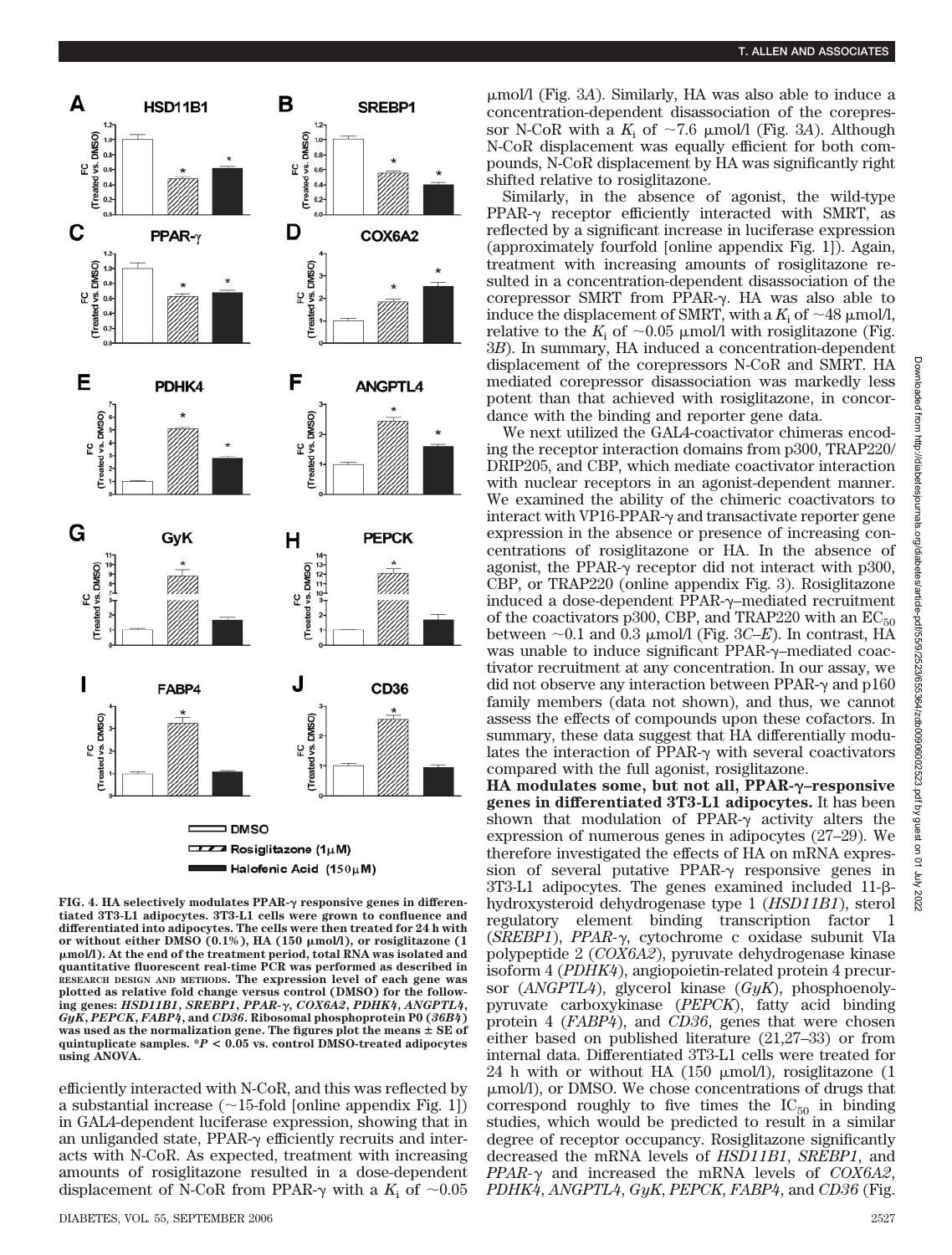

**FIG. 5. HA shows weak adipogenic activity and antagonizes rosiglitazone-mediated differentiation in primary human preadipocytes. The effect of HA on primary human preadipocyte differentiation was assessed by Oil Red O staining of accumulated lipids and analysis of transcript levels of the adipogenic marker gene** *FABP4***.** *A***–***F***: Differentiation was visualized by Oil Red O staining by microscopy. Rosiglitazone treatment (1 mol/l)** resulted in a significant enhancement of Oil Red O staining, while cotreatment and HA (100 and 200  $\mu$ mol/l) with rosiglitazone significantly **inhibited the enhancement.** *G***: Oil Red O staining of accumulated lipids was quantified by measurement of OD505.** *H***: Transcript levels of** *FABP4* **in treated adipocytes were assessed using quantitative real-time PCR. \****P* **< 0.05 cotreatment vs. rosiglitazone treatment using ANOVA.**

4*A*–*J*). Similarly, HA significantly decreased the mRNA levels of *HSD11B1*, *SREBP1*, and *PPAR-γ* and increased the mRNA levels of *COX6A2*, *PDHK4*, and *ANGPTL4* (Fig. 4*A*–*F*). Interestingly, in contrast to rosiglitazone, HA showed only a slight and nonsignificant induction of *GyK* and *PEPCK* (Fig. 4*G* and *H*) and no induction of *FABP4* and *CD36* (Fig. 4*I* and *J*), suggesting that HA is unable to efficiently induce genes involved in fatty acid storage and transport. Overall, these data show that HA is able to selectively modulate  $PPAR-\gamma$ –responsive genes in differentiated 3T3-L1 adipocytes, consistent with its proposed classification as a SPPAR $\gamma$ M. The differential gene regulation of HA and rosiglitazone is consistent with the previous observation that both quantitative and qualitative differences exist in the regulation of genes by full and partial agonists (21). The data suggest that HA behaves as a SPPAR $\gamma$ M in the differential regulation of gene expression in adipocytes.

**HA has weak adipogenic potential and inhibits rosiglitazone-mediated human preadipocyte differentiation.** PPAR- $\gamma$  is a key regulator of adipocyte differentiation, and PPAR- $\gamma$  modulators have been shown to affect adipocyte differentiation. Full PPAR- $\gamma$  agonists potently induce adipocyte differentiation, a process that can be antagonized by partial agonists/antagonists (9,34). To further assess the activity of HA as a SPPAR $\gamma$ M, we tested its effect on primary human preadipocyte differentiation (Fig. 5). Primary human preadipocytes were treated with a maximal concentration of rosiglitazone (1  $\mu$ mol/l) or HA (100 or 200  $\mu$ mol/l) or combinations of the two compounds during differentiation induction. The doses of HA used were roughly three and six times the  $IC_{50}$  ( $\sim$ 32  $\mu$ mol/l) in binding studies to assure receptor occupancy. No obvious toxicity was observed during the

experiments (data not shown). Ligand-induced differentiation was assessed by both Oil Red O staining and analysis of the transcript levels of the well-known adipogenic marker, FABP4. As expected, treatment with the full PPAR- $\gamma$  agonist rosiglitazone resulted in a significant enhancement of differentiation in the primary human preadipocytes, as shown by an increase in Oil Red O staining and lipid accumulation (Fig. 5*D* and *G*). HA treatment displayed little adipogenic potential, and cotreatment with rosiglitazone and HA showed a significant inhibition of the rosiglitazone-induced differentiation (Fig. 5*B*–*G*). Similar observations were seen with *FABP4* mRNA expression levels, an established marker of adipocyte differentiation. Rosiglitazone treatment greatly induced the expression level of *FABP4*, whereas cotreatment with HA (200  $\mu$ mol/l) significantly decreased rosiglitazone-mediated induction of *FABP4* gene expression levels (Fig. 5*H*). Taken together, the data suggest that HA is able to affect rosiglitazone-induced adipocyte differentiation by acting as a partial  $PPAR-<sub>\gamma</sub>$  antagonist in human preadipocytes. Because enhancement of preadipocyte differentiation is believed to be partially responsible for increased weight gain after TZD treatment, it is possible that halofenate-based therapeutics will cause less weight gain.

**Halofenate displays robust acute antidiabetic properties in** *ob/ob* **mice.** The antidiabetic effects of halofenate were next examined in diabetic mice. Male *ob*/*ob* mice were treated once daily for 3 days with halofenate at doses of 50, 100, 150, or 200 mg/kg. The body weight of both the vehicle and halofenate-treated animals showed no statistical difference nor was there any difference in food intake between the groups (data not shown). Levels of plasma glucose and insulin were measured 3 h after the third dose. Significant reductions in fasting plasma glucose were seen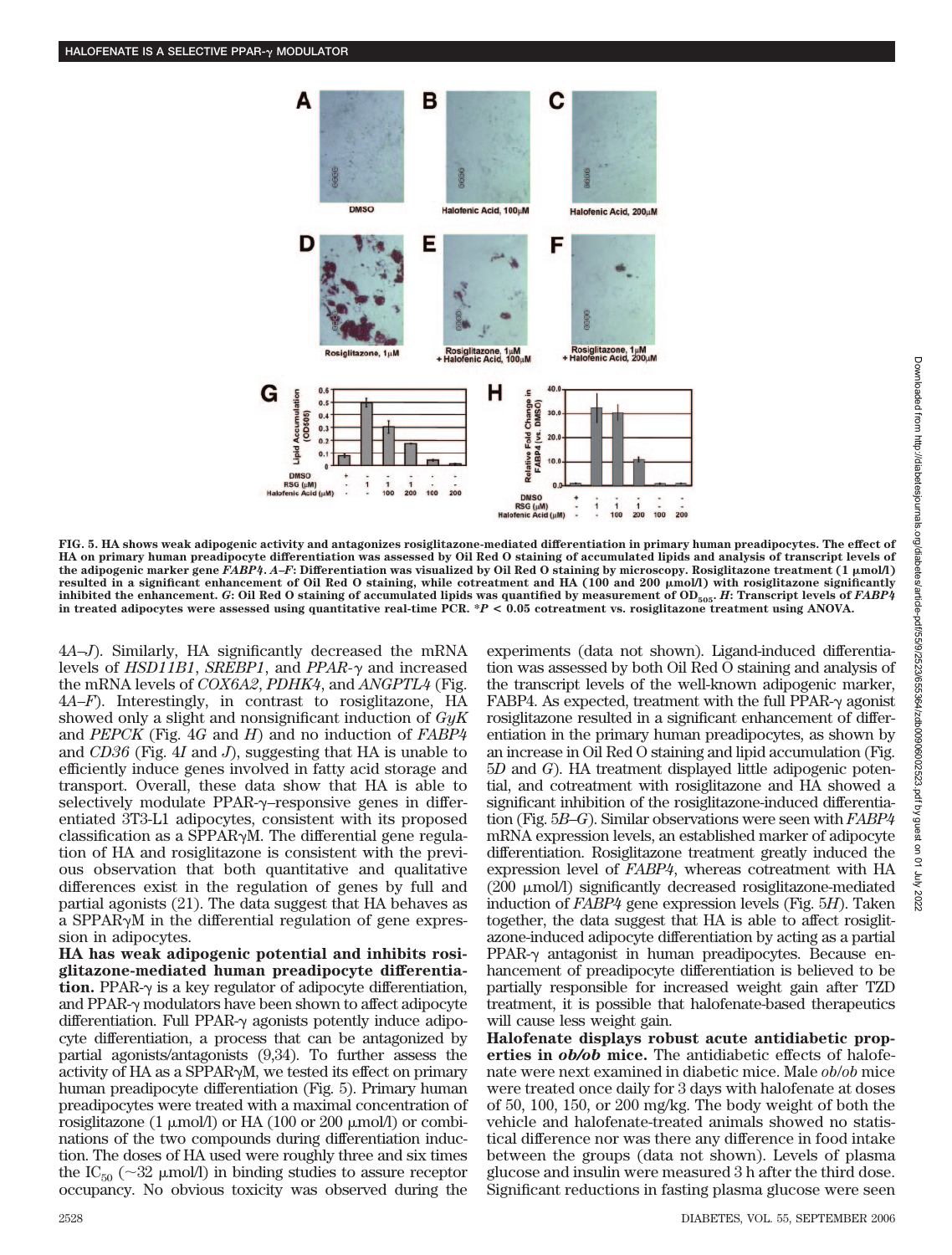

**FIG. 6. Halofenate significantly reduces fasting glucose and insulin levels in** *ob/ob* **mice. Blood samples were taken 3 h after the third dose of vehicle or halofenate for the measurement of fasting plasma glucose and insulin concentrations. Data were derived from eight mice per treatment group (means SE). Statistical analysis used ANOVA. \****P* **< 0.05 vs. vehicle treatment.**

after treatment with halofenate at the two highest doses (Fig.  $6A$ ) with a calculated  $ED_{50}$  of 132 mg/kg. The fasting plasma insulin was also significantly reduced after treatment with halofenate at the dose of 200 mg/kg when compared with vehicle-treated animals (Fig. 6*B*). This acute glucose-lowering and insulin-lowering effect of halofenate observed in *ob/ob* mice is very similar to what has been reported with ciglitazone (35). These data show that halofenate possesses robust antidiabetic activities in vivo.

**Halofenate decreases insulin resistance in obese Zucker (***fa/fa***) rats.** To examine the insulin sensitization activity of halofenate in longer studies, we utilized the insulin-resistant obese Zucker (*fa/fa*) rat. Obese Zucker rats represent a normoglycemic, hyperinsulinemic, and very insulin-resistant model. Rats were treated with halofenate (200 mg/kg) or rosiglitazone (30 mg/kg) orally, once daily for 28 days. After 20 days of dosing, glucose tolerance tests were performed (Fig. 7). After 20 days of treatment, plasma insulin levels were significantly lower in both halofenate-  $(1.50 \pm 0.17 \text{ ng/dl}, P < 0.001)$  and rosiglitazone-  $(1.53 \pm 0.15 \text{ ng/dl}, P < 0.001)$  treated rats compared with vehicle-treated rats  $(4.17 \pm 0.60 \text{ ng/dl})$ (Fig. 7*B*). Because obese Zucker (*fa/fa*) rats have relatively normal glucose levels, no significant decreases in fasting plasma glucose levels were expected (Fig. 7*A*). Nevertheless, fasting plasma glucose levels did show a downward trend for both halofenate- (114.3  $\pm$  6.8 mg/dl) and rosiglitazone-  $(112.3 \pm 6.2 \text{ mg/dl})$  treated rats compared with vehicle-treated rats (137.1  $\pm$  8.7 mg/dl), but these drops were not statistically significant.

In response to an oral glucose load, rosiglitazone significantly lowered plasma glucose and insulin excursions for both glucose and insulin (Fig. 7*A* and *B*). The AUC for plasma glucose in halofenate-treated rats decreased  $\sim$ 30%, and the AUC for plasma insulin decreased  $\sim$ 75% (Fig. 7*C* and *D*). These reductions were very similar and not statistically different from rosiglitazone-treated animals. Together, the oral glucose tolerance experiment showed that halofenate possesses insulin sensitization activity in vivo, which is equivalent to that achieved with rosiglitazone.

In this study, we also evaluated the effect of halofenate on body weight. Rats treated with rosiglitazone gained significantly more body weight than vehicle-treated rats, which was statistically different beginning at day 17 (Fig. 7*E*). In contrast, no significant difference in body weights were seen with halofenate and control animals throughout the 28-day study. In addition, no statistical difference in food intake was observed between the three treatment groups (data not shown). Taken together, these data suggest that halofenate is able to significantly enhance insulin sensitivity without inducing significant body weight gain.

#### **DISCUSSION**

Halofenate was tested in the 1970s as a hypolipidemic and hypouricemic drug and was serendipitously found to lower fasting blood glucose in diabetic patients (4–7). In this report, we provide evidence that suggests that halofenate is a SPPAR $\gamma$ M. We demonstrate that HA directly binds to human PPAR- $\gamma$  and selectively activates human  $PPAR-<sub>\gamma</sub>$  in transactivation assays. Examination of reporter gene activity with human PPAR- $\gamma$  in three different cell types showed  $\sim$ 10–15% of the activation achieved by rosiglitazone, supporting the designation of HA as a partial agonist. No activation of PPAR- $\alpha$  or - $\delta$  was observed. The ability to antagonize a full agonist is a hallmark feature of a partial agonist/antagonist, and we found that HA caused a concentration-dependent displacement of rosiglitazone in competitive binding assays and also demonstrated inhibition of rosiglitazone-mediated gene expression and adipocyte differentiation in human preadipocytes.

Gene expression regulation in 3T3-L1 adipocytes has been described for one PPAR- $\gamma$  partial agonist (nTZDpa) compared with several full agonists (21). nTZDpa was shown to regulate the expression of numerous genes in a similar manner to the full agonists. However, in contrast to full agonists, nTZDpa modulated the expression of fewer genes and often showed attenuated regulation of genes regulated by full agonists. Similarly, in our study, HA was able to selectively modulate multiple PPAR- $\gamma$  responsive genes and showed several patterns similar to those reported for nTZDpa (21). Specifically, the patterns observed for *PEPCK*, *CD36*, *HSD11B1*, and *PDHK4* were very similar between nTZDpa and halofenate. Moreover, the lack of ability of HA to induce genes involved in fatty acid storage and transport (*GyK*, *PEPCK*, *FABP4*, and *CD36*) and the inability to promote adipogenesis in human preadipocytes suggests the potential for a reduction in the weight gain associated with full agonists. It is also noteworthy that the degree of suppression of *HSD11B1* appears to be similar between the two compounds and may be part of the mechanism by which these compounds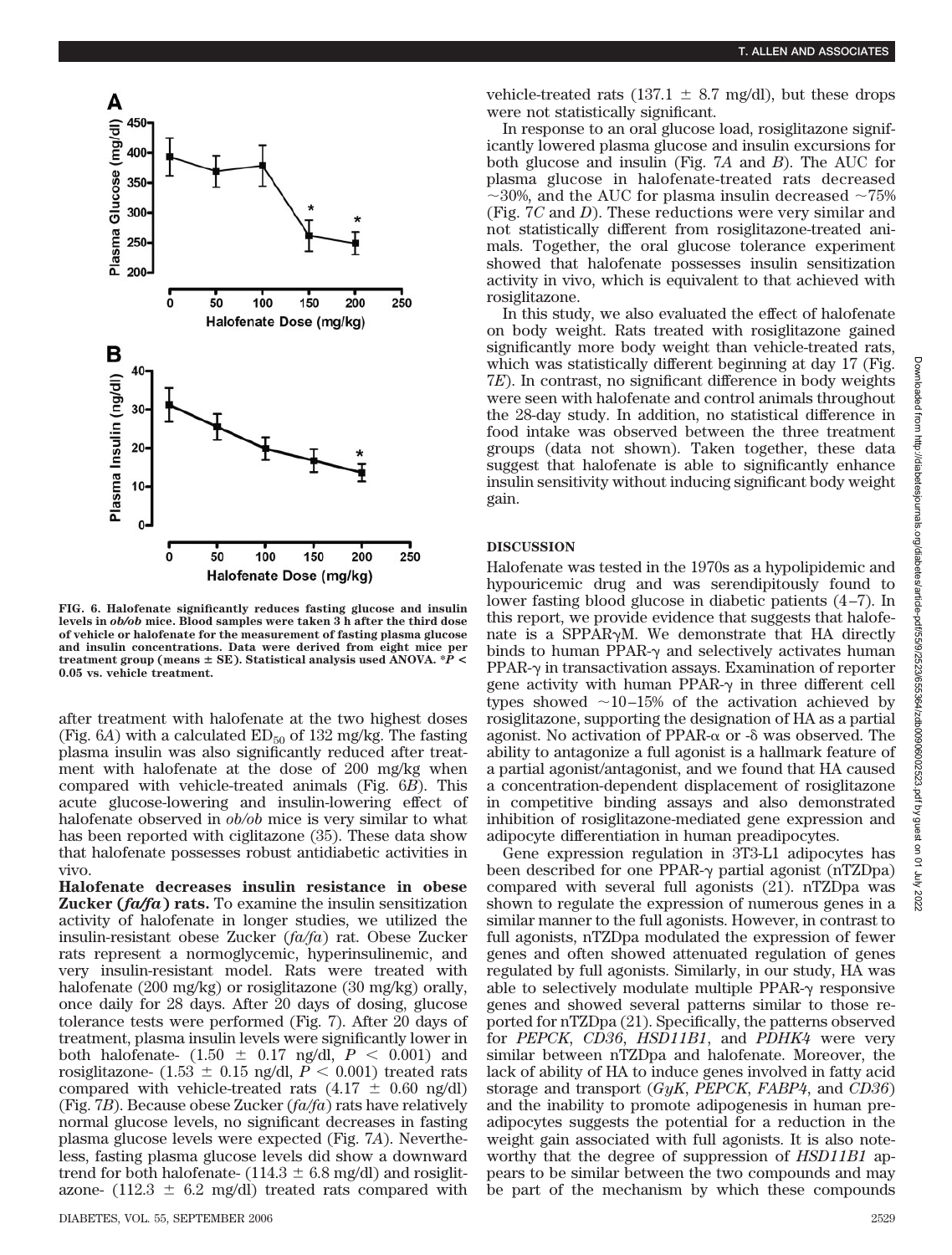

**FIG. 7. Halofenate decreases insulin resistance without inducing weight gain in obese Zucker (***fa/fa***) rats. Effect of halofenate treatment on plasma glucose (***A***), plasma insulin (***B***), AUC for plasma glucose (***C***), and AUC for plasma insulin (***D***) during the oral glucose tolerance test in obese Zucker (***fa/fa***) rats. Oral glucose tolerance test were performed after 18 daily doses of vehicle, halofenate (200 mg/kg), or rosiglitazone (30 mg/kg).** *E***: Effect of halofenate on body weight gain during the 28 days of treatment. Data were derived from eight rats per treatment group (means SE). Statistical analysis used ANOVA. \****P* **< 0.05 rosiglitazone treatment vs. vehicle treatment. #***P* **< 0.05 halofenate treatment vs. vehicle treatment.**

sensitize peripheral tissues. Another gene which has been reported to be downregulated by  $PPAR-\gamma$  ligands is  $PPAR-\gamma$  itself, and our studies indicate that this effect is observed with both full and partial agonists. The partial induction of *ANGPTL4* (also called *PGAR*) and *PDHK4* is also interesting, although the functional role of these gene products in the adipocyte remains unclear. The repression of *SREBP1* by both rosiglitazone and halofenate is also intriguing, although the physiological significance of these data are also unclear, particularly since at least one study has shown this gene to be upregulated by a tyrosine-based PPAR- $\gamma$  ligand in white adipose tissue (29). Lastly, we assessed the regulation of *COX6A2*, a mitochondrial protein. HA and rosiglitazone both induced this gene. This is intriguing, given recent reports (36,37) suggesting that modulation of mitochondrial number and function may play a role in the insulin-sensitizing effects of PPAR- $\gamma$ ligands.

To further elucidate the molecular basis of the modulation of PPAR- $\gamma$  by HA, we investigated the ligand-dependent modulation of receptor-cofactor interactions in a mammalian cell two-hybrid assay. Previous studies have reported PPAR- $\gamma$  interaction with a variety of corepressors and coactivators (38). Recent characterization of novel PPAR- $\gamma$  partial agonists has highlighted the differential coactivator recruitment in comparison to full agonists (20,22,34,39–42). These data have supported the hypothesis that the mechanism underlying differential PPAR- $\gamma$ modulation is via differential promoter- and tissue-specific cofactor interactions. HA, consistent with its ability to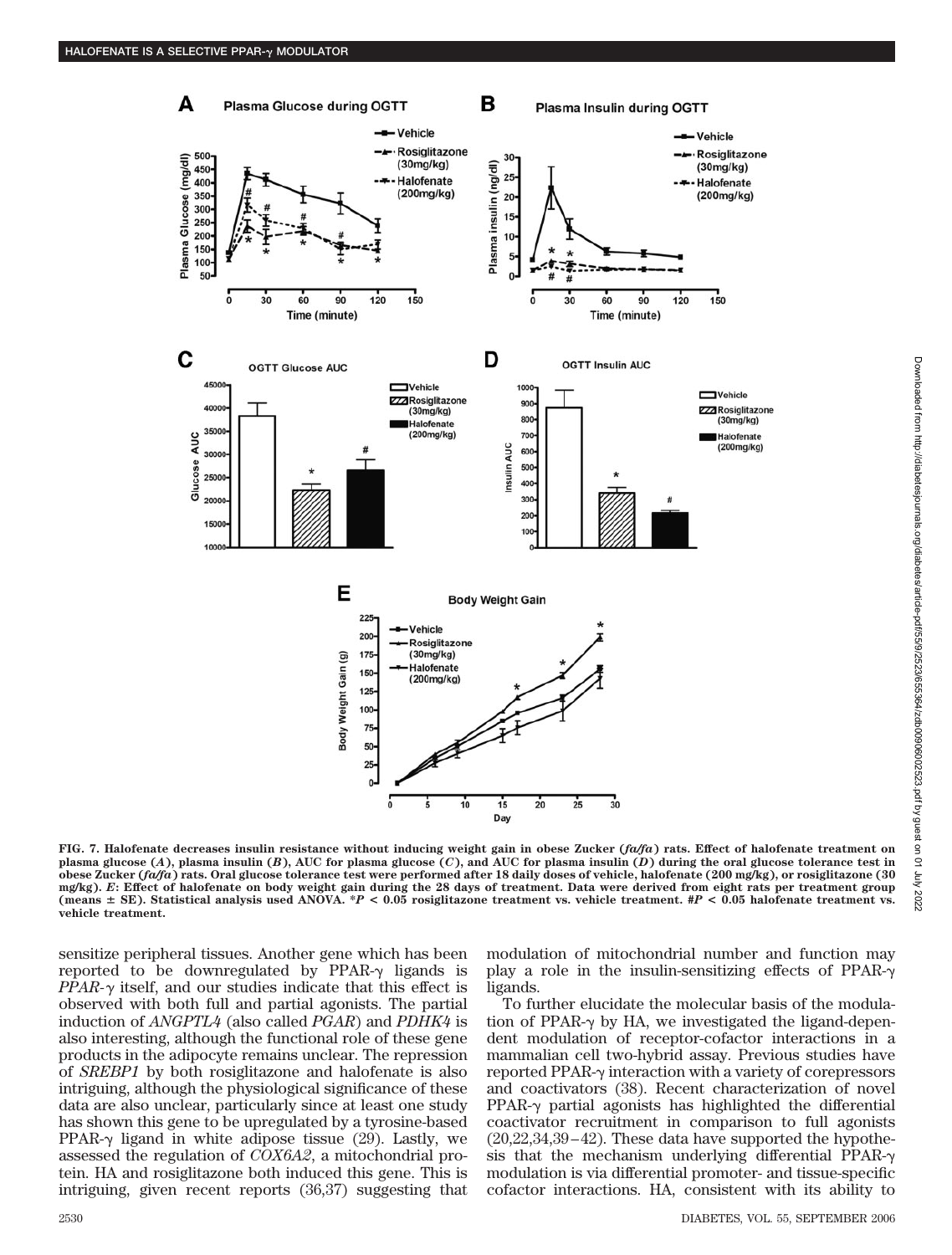modulate PPAR- $\gamma$ , induced disassociation of both N-CoR and SMRT from the receptor, albeit less potently than rosiglitazone. Conversely, HA was unable to recruit the three coactivators tested in this study. These data raise a question as to how a weak partial agonist regulates gene expression despite inefficient coactivator recruitment. One explanation may be that other coactivators not assessed in this study may be recruited to  $PPAR-\gamma$  in the presence of HA. Another explanation may be that the action of HA may reflect PPAR- $\gamma$ -mediated derepression rather than activation. Recent work (43) supports the concept that derepression, through the displacement of corepressors, rather than activation may play a role in the differential gene regulation. Clearly, our initial findings will require further investigation (e.g., ChIP [chromatin immunoprecipitation] analysis) (44) to better characterize cofactor interactions and their role in modulating gene expression.

The full PPAR- $\gamma$  agonist rosiglitazone is known to augment preadipocyte differentiation (9), an effect considered to be partially responsible for the deleterious side effects of increased adipogenesis and ultimately in weight gain. Partial PPAR- $\gamma$  agonists/antagonists that induce little or mild augmentation and/or antagonize full agonist-induced adipocyte differentiation may therefore represent candidates retaining insulin sensitization without causing weight gain (34,45). We observed that HA induced significantly less adipocyte differentiation and lipid accumulation compared with the full agonist and, in addition, suppressed rosiglitazone-mediated adipogenesis. These findings support the conclusion that HA acts as a partial  $PPAR-<sub>\gamma</sub>$  agonist/antagonist in this human preadipocyte model. The partial PPAR- $\gamma$  agonism of HA and the lack of ability to recruit adipogenic coactivators (p300, CBP, and TRAP220) may contribute to its weaker adipogenic potential. In addition, the antagonist properties of HA likely contribute to the inhibition of rosiglitazone-mediated adipogenesis.

It is worth noting that current drug discovery approaches would be unlikely to identify compounds such as halofenate. Most modern screens are set up to identify compounds that are potent activators of PPAR- $\gamma$  in reporter gene assays. As a strong signal in this assay is likely dependent upon efficient recruitment of coactivators, partial agonists such as halofenate would be overlooked. It is our hypothesis that  $SPPAR\gamma Ms$ , which have partial agonist properties and thus modulate gene expression patterns differently than full agonists, will be necessary to maintain efficacy but reduce the side effects of this class of drugs. Since PPAR- $\gamma$  is known to modulate the expression levels of many genes (up and down) in multiple tissues, it has been very difficult, if not impossible, to identify the exact subset of genes in each tissue that is responsible for the positive and negative effects of PPAR- $\gamma$ . Indeed, it is serendipitous that halofenate was originally shown to have antidiabetic activity in human subjects. It will be important to generate new approaches with which to identify and optimize SPPAR $\gamma$ Ms.

There are several areas of investigation that will need to be addressed to fully understand the exact mechanism by which halofenate functions. For example, since this compound is a SPPAR $\gamma$ M with no apparent PPAR- $\alpha$  activity, the mechanism by which it lowered triglycerides in past clinical trials needs to be addressed. Other purported  $PPAR-<sub>\gamma</sub>$  selective agents such as pioglitazone have been shown to have triglyceride-lowering effects, but the mechanism has not been fully elucidated. Another area of

investigation will be to understand how such a weak agonist can mediate such profound antidiabetic effects. Although derepression of a set of metabolically important genes may be responsible, it is also possible that it is actually the antagonist properties of halofenate that are important for its activity. In this regard, it is noteworthy that the heterozygote PPAR- $\gamma$  knockout mouse is paradoxically more insulin sensitive than the wild-type animal, suggesting that an antagonist that mimics this hemizygotic state may itself enhance insulin sensitivity (46,47). The idea that a partial agonist of PPAR- $\gamma$  could lead to sensitization is supported by the partial loss-of-function mutation of PPAR- $\gamma$  found in humans in which the Pro12Ala mutation has been associated with a decrease in body mass and an improvement in insulin sensitivity and lipid profiles (48,49).

Here, we provide data that strongly suggest that halofenate is a selective SPPAR $\gamma$ M. In vitro, halofenate acts as a partial agonist/antagonist, showing a distinct mechanism of action from that of rosiglitazone that has differing interactions with cofactors and resultant differential effects on gene expression. In the diabetic *ob/ob* model, halofenate acutely lowered glucose and insulin levels in a dose-dependent manner. While acute changes in metabolic parameters are not typically examined with PPAR- $\gamma$  ligands, it is our experience that rapid effects can be observed with these compounds. These rapid effects have been also reported with other compounds (35). In more typical longer-term studies in the insulin-resistant obese Zucker (*fa/fa*) model, halofenate enhanced insulin sensitivity to a similar degree as rosiglitazone but, unlike rosiglitazone, did not cause any increase in body weight. Taken together, halofenate displays the characteristics of an optimized SPPAR $\gamma$ M, retaining insulin sensitization potential with minimal adipogenic activity in vitro and with less weight gain in vivo. Recently reported clinical trial data (50) also strongly support the concept that a compound derived from halofenate did not cause significant increases in body weight in insulin-treated diabetic patients. As these patients are particularly sensitive to the TZD-induced side effects of weight gain and edema, these clinical data are in stark contrast to that observed with the currently marketed compounds. Thus, halofenate and compounds derived from it hold promising therapeutic potential in the treatment of type 2 diabetes, without the side effects of the currently utilized pharmacological agents.

### **ACKNOWLEDGMENTS**

G.E.O.M. was supported by a National Health and Medical Research Council (NHMRC) of Australia project grant and is a Principal Research Fellow of the NHMRC. T.A. is a recipient of an Australian Postgraduate Award.

We thank Vera Rakhmanova, Ning Sun, Rachel Burow, Shayama Wijedasa, Aleisha Nessett, James Tang, and Vanina Barreiro for excellent technical assistance. The Institute for Molecular Bioscience is an Australian Research Council Special Research Center in Functional and Applied Genomics.

#### **REFERENCES**

- 1. Aronow WS, Vicario MD, Moorthy K, King J, Vawter M, Papageorge's NP: Long-term efficacy of halofenate on serum triglyceride levels. *Curr Ther Res Clin Exp* 18:855–861, 1975
- 2. Dujovne CA, Azarnoff DL, Pentikainen P, Manion C, Hurwitz A, Hassanein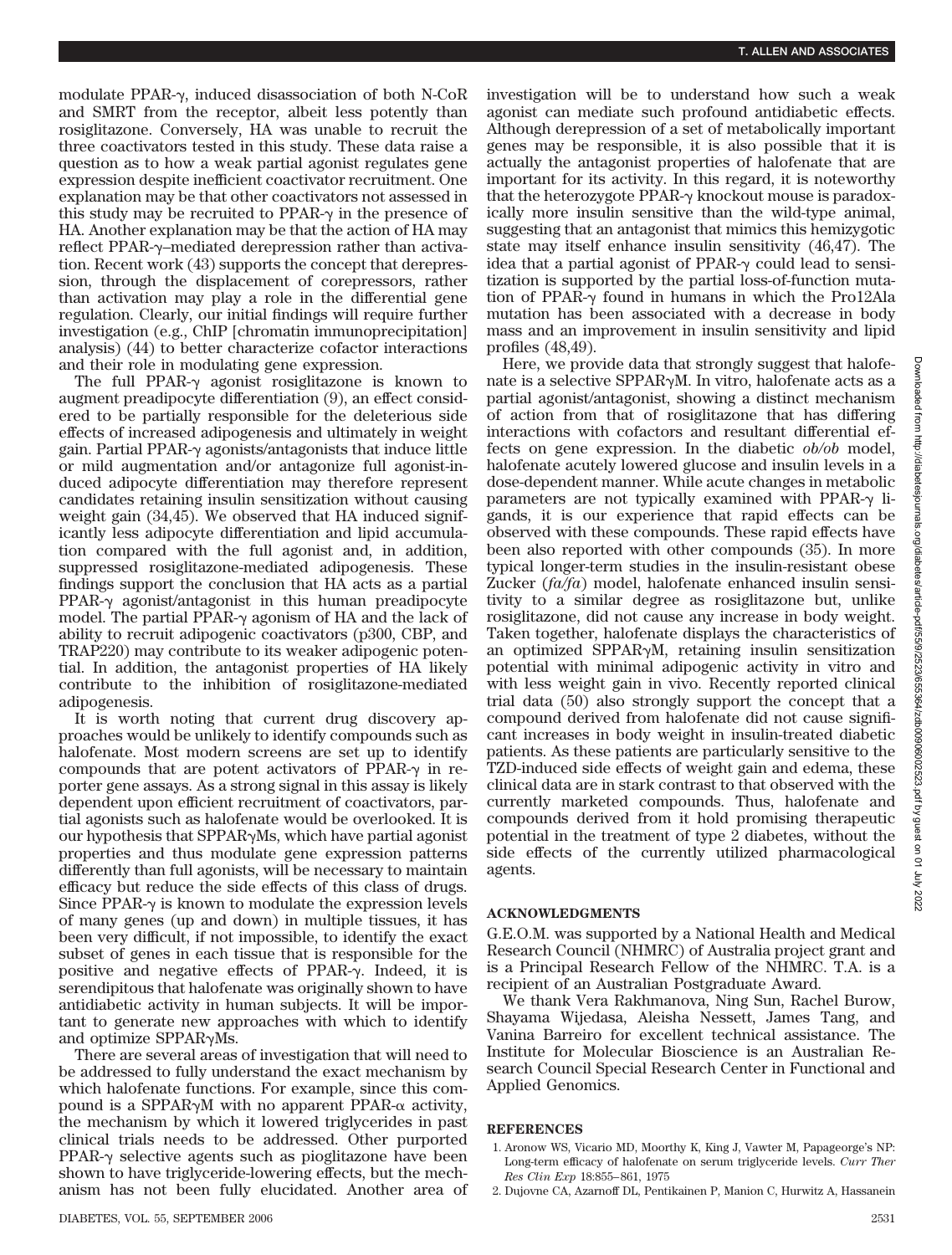K: A two-year crossover therapeutic trial with halofenate and clofibrate. *Am J Med Sci* 272:277–284, 1976

- 3. Feldman EB, Gluck FB, Carter AC: Effects of halofenate on glucose tolerance in patients with hyperlipoproteinemia. *J Clin Pharmacol* 18:241– 248, 1978
- 4. Krut LH, Seftel HC, Joffe BI: Comparison of clofibrate with halofenate in diabetics with hyperlipidaemia. *S Afr Med J* 51:348–352, 1977
- 5. Kohl EA, Magner JA, Persellin ST, Vaughan GM, Kudzma DJ, Friedberg SJ: Improved control of non-insulin-dependent diabetes mellitus by combined halofenate and chlorpropamide therapy. *Diabetes Care* 7:19–24, 1984
- 6. Kudzma DJ, Friedberg SJ: Potentiation of hypoglycemic effect of chlorpropamide and phenfromin by halofenate. *Diabetes* 26:291–295, 1977
- 7. Jain AK, Ryan JR, McMahon FG: Potentiation of hypoglycemic effect of sulfonylureas by halofenate. *N Engl J Med* 293:1283–1286, 1975
- 8. Ryan JR, Jain A, Maha GE, McMahon FG: The effects of MK-185 on thyroid function. *Clin Pharmacol Ther* 12:464–467, 1971
- 9. Lehmann JM, Moore LB, Smith-Oliver TA, Wilkison WO, Willson TM, Kliewer SA: An antidiabetic thiazolidinedione is a high affinity ligand for peroxisome proliferator-activated receptor gamma (PPAR gamma). *J Biol Chem* 270:12953–12956, 1995
- 10. Kliewer SA, Forman BM, Blumberg B, Ong ES, Borgmeyer U, Mangelsdorf DJ, Umesono K, Evans RM: Differential expression and activation of a family of murine peroxisome proliferator-activated receptors. *Proc Natl Acad SciUSA* 91:7355–7359, 1994
- 11. Kliewer SA, Sundseth SS, Jones SA, Brown PJ, Wisely GB, Koble CS, Devchand P, Wahli W, Willson TM, Lenhard JM, Lehmann JM: Fatty acids and eicosanoids regulate gene expression through direct interactions with peroxisome proliferator-activated receptors alpha and gamma. *Proc Natl Acad SciUSA* 94:4318–4323, 1997
- 12. Lehmann JM, Lenhard JM, Oliver BB, Ringold GM, Kliewer SA: Peroxisome proliferator-activated receptors alpha and gamma are activated by indomethacin and other non-steroidal anti-inflammatory drugs. *J Biol Chem* 272:3406–3410, 1997
- 13. Picard F, Auwerx J: PPAR(gamma) and glucose homeostasis. *Annu Rev Nutr* 22:167–197, 2002
- 14. He W, Barak Y, Hevener A, Olson P, Liao D, Le J, Nelson M, Ong E, Olefsky JM, Evans RM: Adipose-specific peroxisome proliferator-activated receptor gamma knockout causes insulin resistance in fat and liver but not in muscle. *Proc Natl Acad SciUSA* 100:15712–15717, 2003
- 15. Hevener AL, He W, Barak Y, Le J, Bandyopadhyay G, Olson P, Wilkes J, Evans RM, Olefsky J: Muscle-specific Pparg deletion causes insulin resistance. *Nat Med* 9:1491–1497, 2003
- 16. Jones JR, Barrick C, Kim KA, Lindner J, Blondeau B, Fujimoto Y, Shiota M, Kesterson RA, Kahn BB, Magnuson MA: Deletion of PPARgamma in adipose tissues of mice protects against high fat diet-induced obesity and insulin resistance. *Proc Natl Acad SciUSA* 102:6207–6212, 2005
- 17. Nesto RW, Bell D, Bonow RO, Fonseca V, Grundy SM, Horton ES, Le Winter M, Porte D, Semenkovich CF, Smith S, Young LH, Kahn R: Thiazolidinedione use, fluid retention, and congestive heart failure: a consensus statement from the American Heart Association and American Diabetes Association: October 7, 2003. *Circulation* 108:2941–2948, 2003
- 18. Delea TE, Edelsberg JS, Hagiwara M, Oster G, Phillips LS: Use of thiazolidinediones and risk of heart failure in people with type 2 diabetes: a retrospective cohort study. *Diabetes Care* 26:2983–2989, 2003
- 19. Knouff C, Auwerx J: Peroxisome proliferator-activated receptor-gamma calls for activation in moderation: lessons from genetics and pharmacology. *Endocr Rev* 25:899–918, 2004
- 20. Rocchi S, Picard F, Vamecq J, Gelman L, Potier N, Zeyer D, Dubuquoy L, Bac P, Champy MF, Plunket KD, Leesnitzer LM, Blanchard SG, Desreumaux P, Moras D, Renaud JP, Auwerx J: A unique PPARgamma ligand with potent insulin-sensitizing yet weak adipogenic activity. *Mol Cell* 8:737–747, 2001
- 21. Berger JP, Petro AE, Macnaul KL, Kelly LJ, Zhang BB, Richards K, Elbrecht A, Johnson BA, Zhou G, Doebber TW, Biswas C, Parikh M, Sharma N, Tanen MR, Thompson GM, Ventre J, Adams AD, Mosley R, Surwit RS, Moller DE: Distinct properties and advantages of a novel peroxisome proliferator-activated protein [gamma] selective modulator. *Mol Endocrinol* 17:662–676, 2003
- 22. Misra P, Chakrabarti R, Vikramadithyan RK, Bolusu G, Juluri S, Hiriyan J, Gershome C, Rajjak A, Kashireddy P, Yu S, Surapureddi S, Qi C, Zhu YJ, Rao MS, Reddy JK, Ramanujam R: PAT5A: a partial agonist of peroxisome proliferator-activated receptor gamma is a potent antidiabetic thiazolidinedione yet weakly adipogenic. *J Pharmacol Exp Ther* 306:763–771, 2003
- 23. Shang Y, Brown M: Molecular determinants for the tissue specificity of SERMs. *Science* 295:2465–2468, 2002
- 24. Downes M, Burke LJ, Bailey PJ, Muscat GE: Two receptor interaction

domains in the corepressor, N-CoR/RIP13, are required for an efficient interaction with Rev-erbA alpha and RVR: physical association is dependent on the E region of the orphan receptors. *Nucleic Acids Res* 24:4379– 4386, 1996

- 25. Mosmann T: Rapid colorimetric assay for cellular growth and survival: application to proliferation and cytotoxicity assays. *J Immunol Methods* 65:55–63, 1983
- 26. Gurnell M, Wentworth JM, Agostini M, Adams M, Collingwood TN, Provenzano C, Browne PO, Rajanayagam O, Burris TP, Schwabe JW, Lazar MA, Chatterjee VK: A dominant-negative peroxisome proliferator-activated receptor gamma (PPARgamma) mutant is a constitutive repressor and inhibits PPARgamma-mediated adipogenesis. *J Biol Chem* 275:5754–5759, 2000
- 27. Albrektsen T, Frederiksen KS, Holmes WE, Boel E, Taylor K, Fleckner J: Novel genes regulated by the insulin sensitizer rosiglitazone during adipocyte differentiation. *Diabetes* 51:1042–1051, 2002
- 28. Gerhold DL, Liu F, Jiang G, Li Z, Xu J, Lu M, Sachs JR, Bagchi A, Fridman A, Holder DJ, Doebber TW, Berger J, Elbrecht A, Moller DE, Zhang BB: Gene expression profile of adipocyte differentiation and its regulation by peroxisome proliferator-activated receptor-gamma agonists. *Endocrinology* 143:2106–2118, 2002
- 29. Way JM, Harrington WW, Brown KK, Gottschalk WK, Sundseth SS, Mansfield TA, Ramachandran RK, Willson TM, Kliewer SA: Comprehensive messenger ribonucleic acid profiling reveals that peroxisome proliferatoractivated receptor gamma activation has coordinate effects on gene expression in multiple insulin-sensitive tissues. *Endocrinology* 142:1269– 1277, 2001
- 30. Berger J, Tanen M, Elbrecht A, Hermanowski-Vosatka A, Moller DE, Wright SD, Thieringer R: Peroxisome proliferator-activated receptorgamma ligands inhibit adipocyte 11beta -hydroxysteroid dehydrogenase type 1 expression and activity. *J Biol Chem* 276:12629–12635, 2001
- 31. Guan HP, Li Y, Jensen MV, Newgard CB, Steppan CM, Lazar MA: A futile metabolic cycle activated in adipocytes by antidiabetic agents. *Nat Med* 8:1122–1128, 2002
- 32. Tontonoz P, Hu E, Devine J, Beale EG, Spiegelman BM: PPAR gamma 2 regulates adipose expression of the phosphoenolpyruvate carboxykinase gene. *Mol Cell Biol* 15:351–357, 1995
- 33. Yoon JC, Chickering TW, Rosen ED, Dussault B, Qin Y, Soukas A, Friedman JM, Holmes WE, Spiegelman BM: Peroxisome proliferatoractivated receptor gamma target gene encoding a novel angiopoietinrelated protein associated with adipose differentiation. *Mol Cell Biol* 20:5343–5349, 2000
- 34. Oberfield JL, Collins JL, Holmes CP, Goreham DM, Cooper JP, Cobb JE, Lenhard JM, Hull-Ryde EA, Mohr CP, Blanchard SG, Parks DJ, Moore LB, Lehmann JM, Plunket K, Miller AB, Milburn MV, Kliewer SA, Willson TM: A peroxisome proliferator-activated receptor gamma ligand inhibits adipocyte differentiation. *Proc Natl Acad SciUSA* 96:6102–6106, 1999
- 35. Colca JR, Wyse BM, Sawada G, Jodelis KS, Connell CL, Fletcher-McGruder BL, Palazuk BJ, Diani AR: Ciglitazone, a hypoglycemic agent: early effects on the pancreatic islets of ob/ob mice. *Metabolism* 37:276–280, 1988
- 36. Bogacka I, Xie H, Bray GA, Smith SR: Pioglitazone induces mitochondrial biogenesis in human subcutaneous adipose tissue in vivo. *Diabetes* 54: 1392–1399, 2005
- 37. Wilson-Fritch L, Nicoloro S, Chouinard M, Lazar MA, Chui PC, Leszyk J, Straubhaar J, Czech MP, Corvera S: Mitochondrial remodeling in adipose tissue associated with obesity and treatment with rosiglitazone. *J Clin Invest* 114:1281–1289, 2004
- 38. Desvergne B, Wahli W: Peroxisome proliferator-activated receptors: nuclear control of metabolism. *Endocr Rev* 20:649–688, 1999
- 39. Dey D, Medicherla S, Neogi P, Gowri M, Cheng J, Gross C, Sharma SD, Reaven GM, Nag B: A novel peroxisome proliferator-activated gamma (PPAR gamma) agonist, CLX-0921, has potent antihyperglycemic activity with low adipogenic potential. *Metabolism* 52:1012–1018, 2003
- 40. Elbrecht A, Chen Y, Adams A, Berger J, Griffin P, Klatt T, Zhang B, Menke J, Zhou G, Smith RG, Moller DE: L-764406 is a partial agonist of human peroxisome proliferator-activated receptor gamma: the role of Cys313 in ligand binding. *J Biol Chem* 274:7913–7922, 1999
- 41. Reginato MJ, Bailey ST, Krakow SL, Minami C, Ishii S, Tanaka H, Lazar MA: A potent antidiabetic thiazolidinedione with unique peroxisome proliferator-activated receptor gamma-activating properties. *J Biol Chem* 273: 32679–32684, 1998
- 42. Wang Y, Porter WW, Suh N, Honda T, Gribble GW, Leesnitzer LM, Plunket KD, Mangelsdorf DJ, Blanchard SG, Willson TM, Sporn MB: A synthetic triterpenoid, 2-cyano-3,12-dioxooleana-1,9-dien-28-oic acid (CDDO), is a ligand for the peroxisome proliferator-activated receptor gamma. *Mol Endocrinol* 14:1550–1556, 2000
- 43. Wagner BL, Valledor AF, Shao G, Daige CL, Bischoff ED, Petrowski M,